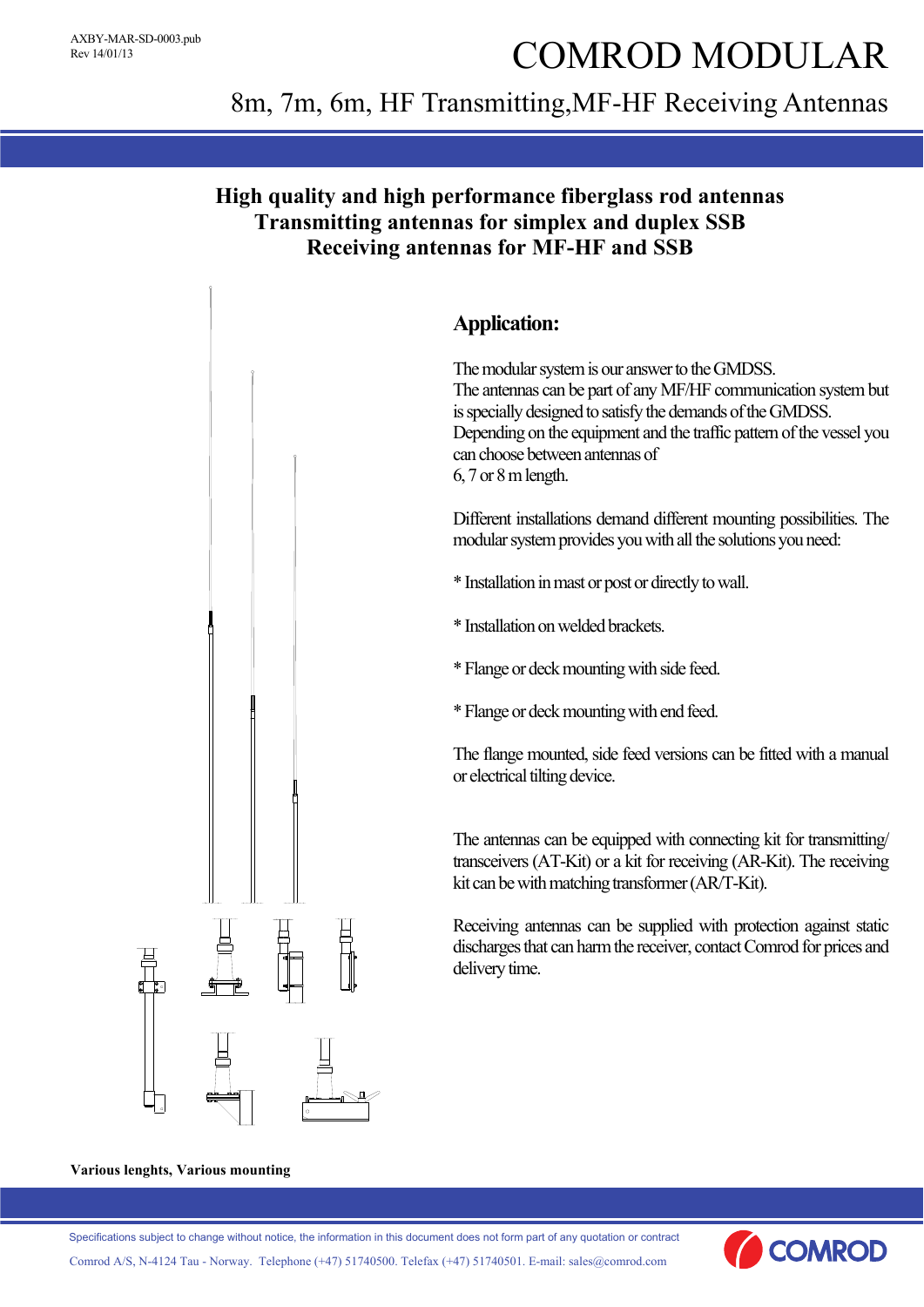

| <b>System modules:</b><br><b>Top Whip</b> | $A$ 4 m (13 ft) top whip, APB41, is common to all antennas.                                                                                                                                                                          |
|-------------------------------------------|--------------------------------------------------------------------------------------------------------------------------------------------------------------------------------------------------------------------------------------|
| <b>Bottom section</b>                     | The bottom section comes in three possible lengths 2, 3 and 4 m $(6.7, 10$ and 13 ft). For different<br>mounting possibilities, see the last page.                                                                                   |
| <b>Connecting kit</b>                     | There are 3 different connecting kits, AT, AR and AR/T. The AT is a transmitting/tranceiving<br>kit while the AR is a receiving kit. The AR/T is a receiving kit with matching transformer, useful<br>when a long cable is required. |
| <b>MT-Tilt</b>                            | The M-Tilt is a manual tilting mechanism that allows you to tilt the flange mount side feed<br>versions. We also supply an electrical tilting mechanism.                                                                             |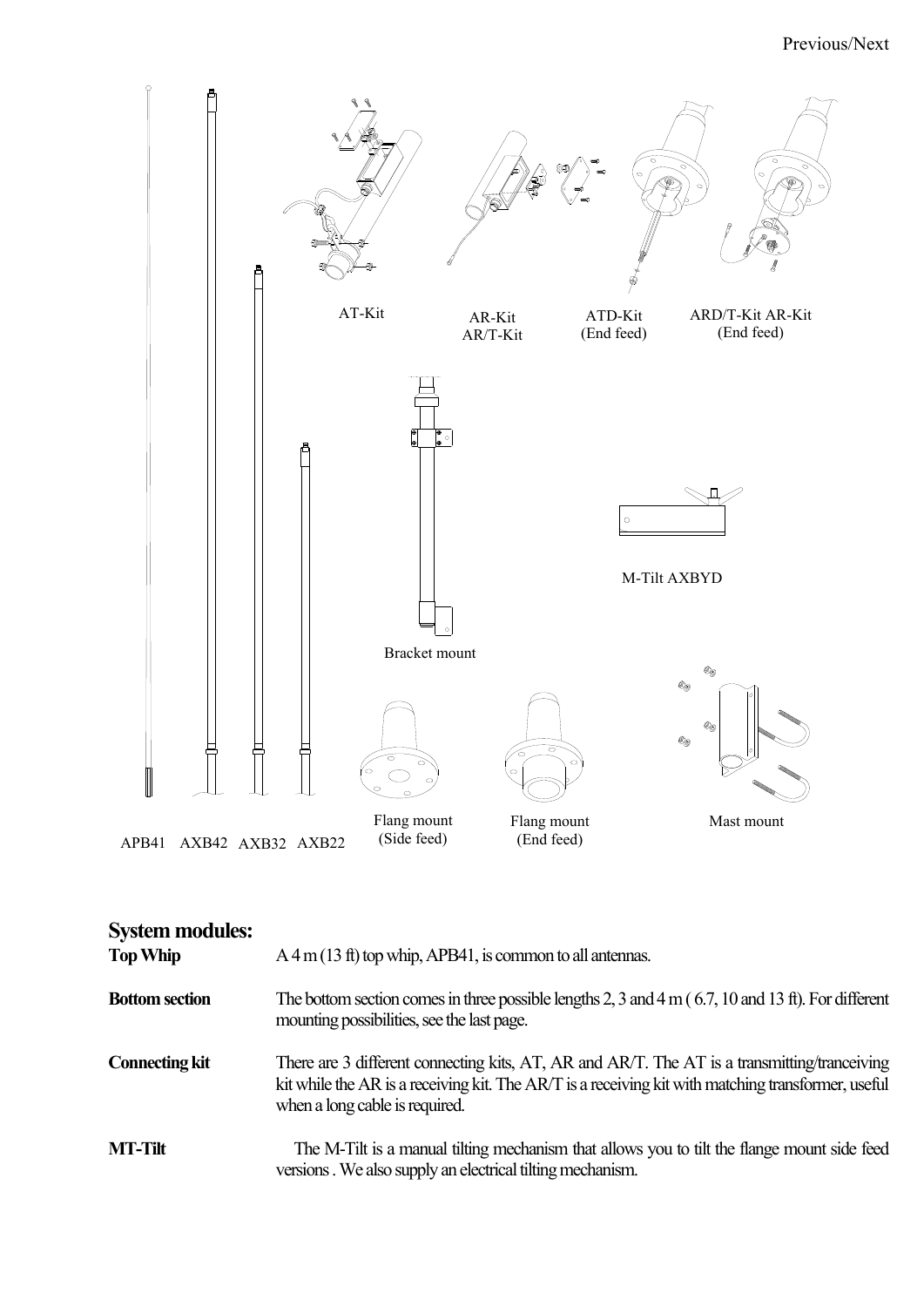**ATD-Kit** 





# **Electrical specifications transmitting antennas:**

| Frequency range   | $1.6 - 30$ MHz                                                                                                                       |
|-------------------|--------------------------------------------------------------------------------------------------------------------------------------|
| Power rating      | 1.5 kW PEP                                                                                                                           |
| Impedance         | See separate section                                                                                                                 |
| Polarization      | Vertical                                                                                                                             |
| Pattern           | Omnidirectional                                                                                                                      |
| Electrical length | 5.5 m $(18 \text{ ft})$ (add $0.5 \text{ m} (1.7 \text{ ft})$ for base mount)<br>$6.5m(21 ft)$ (add $0.5m(1.7 ft)$ ) for base mount) |
|                   | $7.5$ m $(25 \text{ ft})$ (add $0.5$ m $(1.7 \text{ ft})$ for base mount, subtract $0.7$ m $(2.1 \text{ ft})$<br>for bracket mount). |

#### **Impedance Measurements:**

Antenna mounted on a 2 m steelpipe over flat steel roof. Feed line 2 m.

| Frequency<br>(MHz) | <b>Transmitting Antenna</b><br>6 m | <b>Transmitting Antenna</b><br>7 <sub>m</sub> | <b>Transmitting Antenna</b><br>8 <sub>m</sub> |
|--------------------|------------------------------------|-----------------------------------------------|-----------------------------------------------|
| 1.6                | $3 - j1.310$                       | $3 - i1.200$                                  | $4 - i1.060$                                  |
| 2.0                | $4 - i1.025$                       | $4 - j950$                                    | $5 - i800$                                    |
| 3.0                | $7 - j970$                         | $8 - 1550$                                    | $9 - i470$                                    |
| 4.0                | $9 - 1410$                         | $10 - j325$                                   | $11 - j290$                                   |
| 5.0                | $17 - j260$                        | 18-j200                                       | $20 - 145$                                    |
| 6.0                | 20-j150                            | $25 - j95$                                    | $28 - j38$                                    |
| 7.0                | $35 - j65$                         | $40 - j10$                                    | $55 + j55$                                    |
| 8.0                | $40 + j30$                         | $50+190$                                      | $60 + j155$                                   |
| 10.0               | $100 + j190$                       | $130 + j270$                                  | $200 + j400$                                  |
| 12.0               | $600 + j450$                       | $650 + j450$                                  | $1000 + j300$                                 |
| 16.0               | $1000 + j200$                      | 900-j500                                      | $500 - j500$                                  |
| 18.0               | 700-j500                           | $400 - j500$                                  | $250 - j450$                                  |
| 22.0               | 200-j400                           | 90-j280                                       | $70 - j80$                                    |
| 25.0               | 90-j195                            | $75 - j10$                                    | $240 - j200$                                  |
| 30.0               | $200 + j150$                       | $500 + j0$                                    | 400-j300                                      |

**Connection kits for End feed and Side feed transmitting antennas**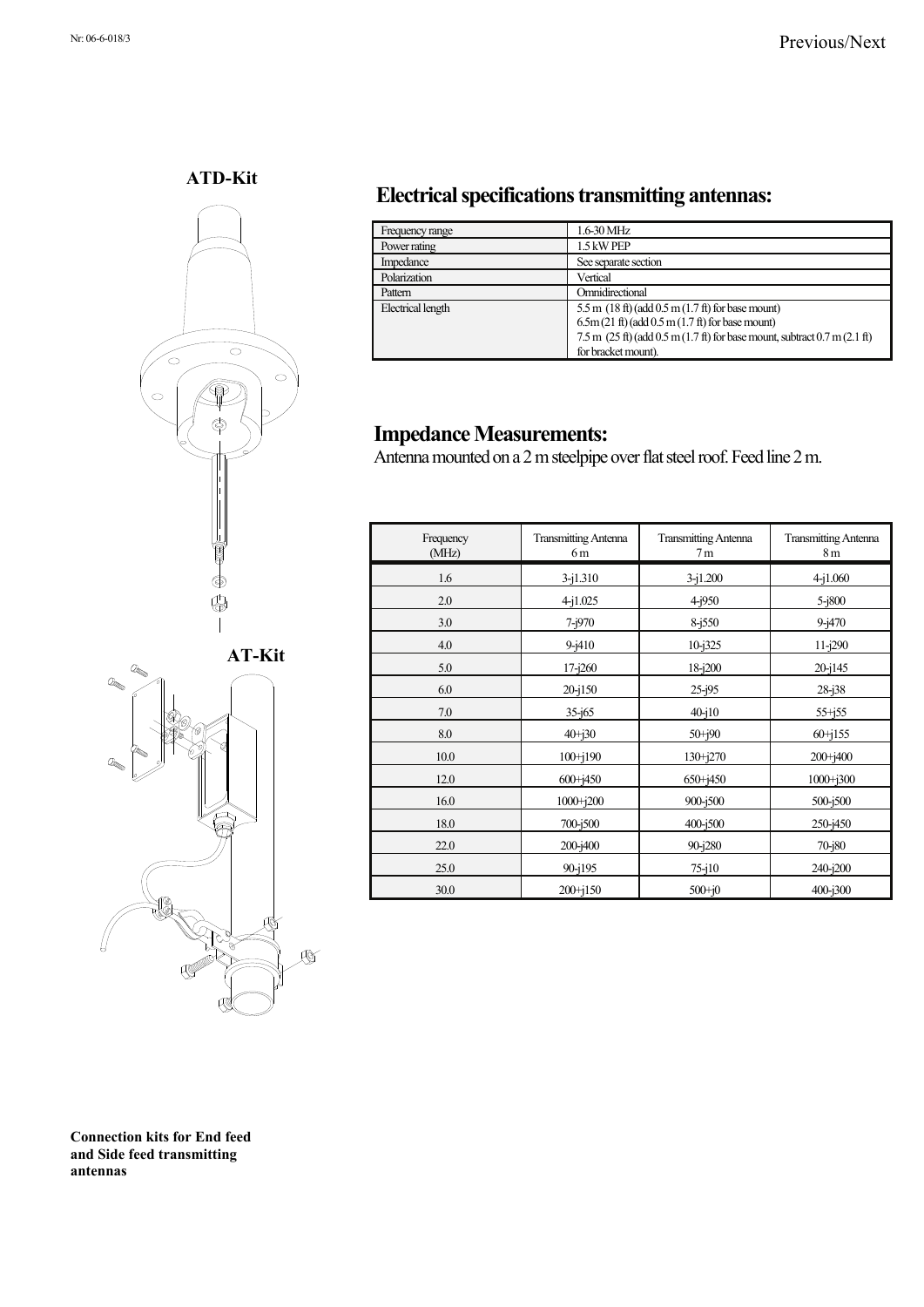| Frequency range   | 0.15-30 MHz                                                         |                                                                                                                                                                                                     |
|-------------------|---------------------------------------------------------------------|-----------------------------------------------------------------------------------------------------------------------------------------------------------------------------------------------------|
| Polarization      | Vertical                                                            |                                                                                                                                                                                                     |
| Pattern           | Omnidirectional                                                     |                                                                                                                                                                                                     |
| Electrical length | $5.5 \text{ m}$ (18 ft)<br>6.5m(21.5 ft)<br>$7.5 \text{ m}$ (25 ft) | (add $0.5$ m $(1.7 \text{ ft})$ for base mount)<br>(add $0.5$ m $(1.7 \text{ ft})$ for base mount)<br>(add $0.5$ m $(1.7 \text{ ft})$ for base<br>mount)<br>subtract $0.7$ m $(2.1 \text{ ft})$ for |
|                   |                                                                     | bracket mount)                                                                                                                                                                                      |

## **Electrical specifications receiving antennas:**

# **Transformers for Receiving antennas:**

As being used in e.g AR82M/T, when a long feeding cable is necessary, a transformer is recommended to compensate for the signal strength loss in the cable. A transformer is also recommended if the antenna is used mainly on low frequencies.

The transformer is mounted on a circuit board that is easily installed. For specifications please refer to separate datasheet.

## **Mechanical specifications:**

| Design                      | Selfsupporting fiberglass rod with aluminium or HMC<br>mounting hardware.                                                                                                                                                                                                                                                                                                                                               |  |  |
|-----------------------------|-------------------------------------------------------------------------------------------------------------------------------------------------------------------------------------------------------------------------------------------------------------------------------------------------------------------------------------------------------------------------------------------------------------------------|--|--|
| Height                      | $6 \text{ m}$ (20 ft)<br>7 m (23 ft)<br>8 m (27 ft)                                                                                                                                                                                                                                                                                                                                                                     |  |  |
| Weight                      | $7.0$ kg<br>6 m:<br>$7.6 \text{ kg}$<br>$7m$ :<br>8 m:<br>$8.2$ kg                                                                                                                                                                                                                                                                                                                                                      |  |  |
| Sections                    | 6 m:<br>AXB22 Bracket,<br>Base:<br>end feed: AXB22D flange,<br>side feed: AXB22D/S Flange, side feed<br>Top:<br>APB41<br>$7 \text{ m}$ :<br>Base:<br>AXB32 Bracket,<br>end feed: AXB32D Flange,<br>side feed:<br>AXB32D/S Flange,<br>side feed Top: APB41<br>$8 \text{ m}$ :<br>Base:<br>AXB42 Bracket,<br>end feed: AXB42D Flange,<br>side feed: AXB42D/S Flange,<br>side feed: AXB42H For mounting on welded brackets |  |  |
| Wind rating                 | $55 \text{ m/s} = 125 \text{ mph}$                                                                                                                                                                                                                                                                                                                                                                                      |  |  |
| Moment of flexure           | 53.3 kpm at 55 m/s<br>6 m:<br>75.3 kpm at 55 m/s<br>$7 \text{ m}$ :<br>93.7 kpm at 55 m/s<br>8 m:                                                                                                                                                                                                                                                                                                                       |  |  |
| Deflection due to wind load | 2.4 m (8 ft) at tip ball at 55 m/s wind load<br>6 m:<br>$3.4 \text{ m}$ (11 ft) at tip ball at 55 m/s wind load<br>$7 m$ :<br>$4.6$ m (15 ft) at tip ball at 55 m/s wind load<br>$8m$ :                                                                                                                                                                                                                                 |  |  |
| Finish                      | Polyurethane lacquer, white                                                                                                                                                                                                                                                                                                                                                                                             |  |  |
| Temperature range           | -55 °C, +55 °C, -67° F, +131 °F                                                                                                                                                                                                                                                                                                                                                                                         |  |  |
| Water Proofing              | IP67                                                                                                                                                                                                                                                                                                                                                                                                                    |  |  |
| Ice buildup                 | Not affected                                                                                                                                                                                                                                                                                                                                                                                                            |  |  |





**End feed, side feed receiving antennas.**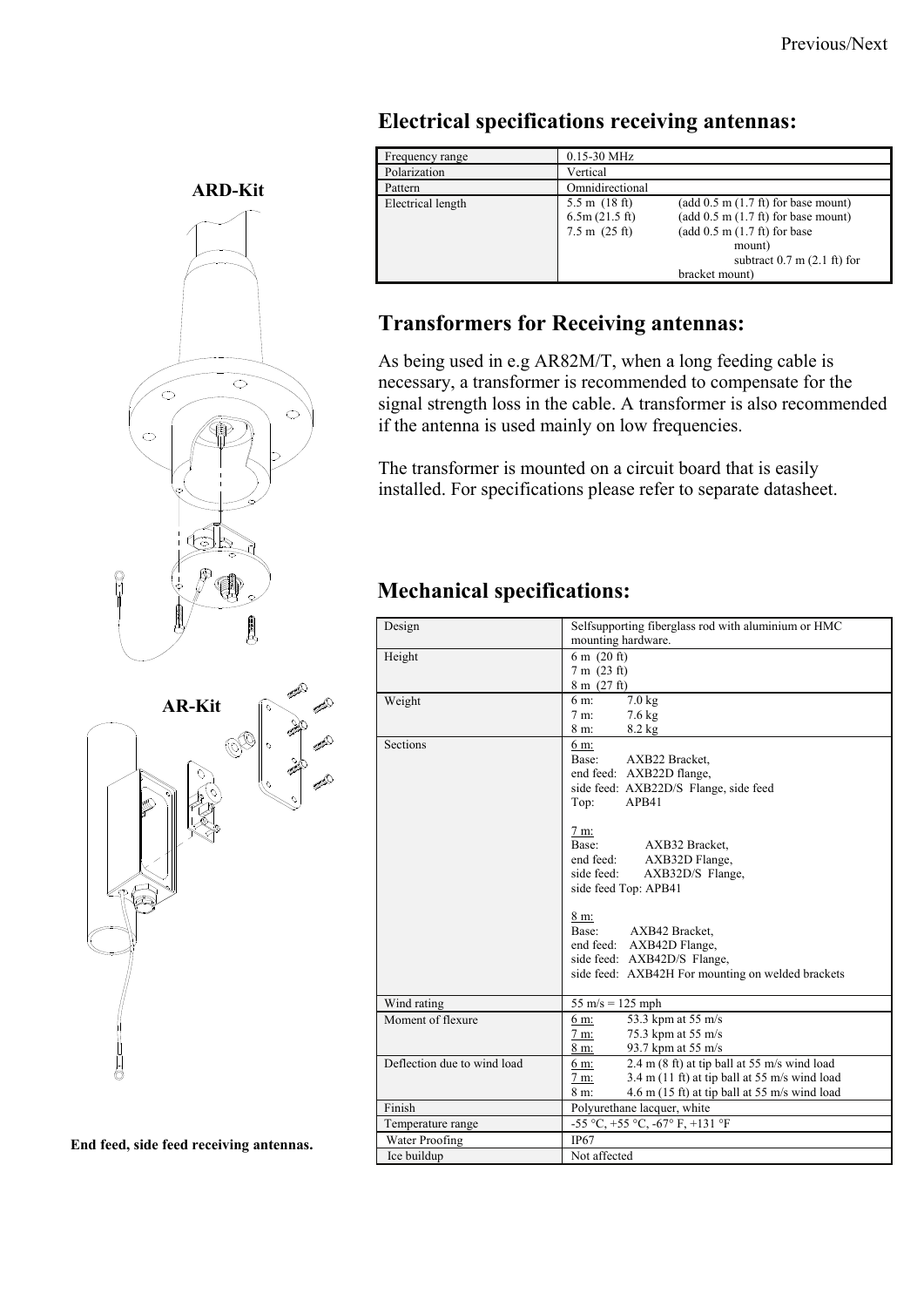# **MOUNTING:**



Mast/wall mounting.

#### **Mast/wall mounting:**

Versions: AT82M, AT72M, AT62M AR82M, AR72M, AR62M AR82M/T, AR72M/T, AR62M/T

Mounting by means of U-bolts with nuts (included) or directly on wall or steel plate.



#### **Mounting to weld brackets.**

Versions: AT82H AR82H

Mounting by means of 2 x M10 bolts to weld brackets or to a mast or rail by means of the ATC-mounting (included).

#### Bracket mount

**Base mount, Side feed:** holes #11 Versions: AT82D/S, AT72D/S, AT62D/S AR82D/S, AR72D/S, AR62D/S AR82D/S/T, AR72D/S/T AR62D/S/T Mounting on deck or flange by means of 6 x M10  $160$ bolts. Use bolts and nuts M10

Base mount,side feed.